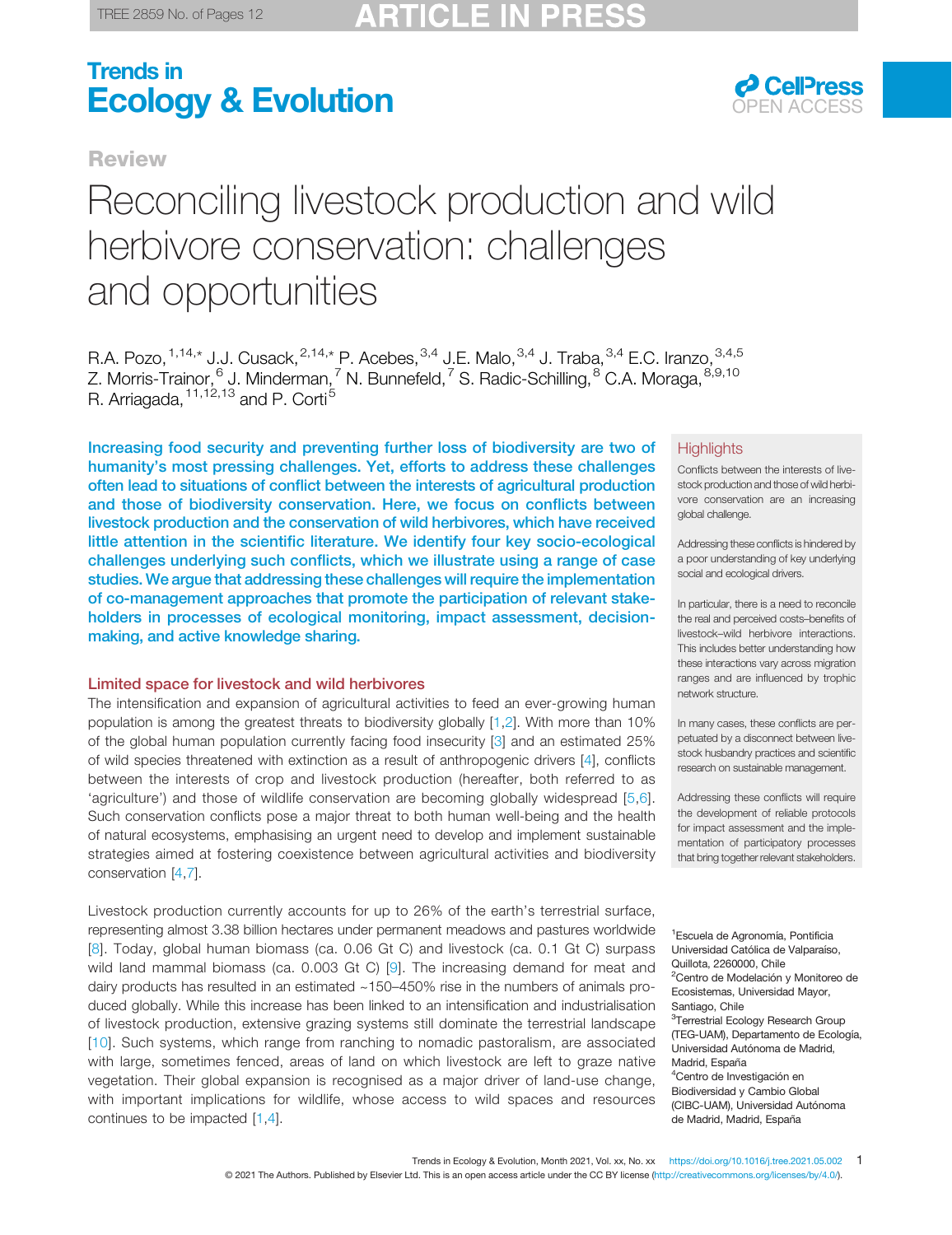<span id="page-1-0"></span>

An important consequence of the rise in biomass and space occupied by extensive grazing systems has been an increased level of interaction between livestock and wildlife. Although these interactions can be beneficial to both livestock production and wildlife conservation, they are most often considered and framed as negative [[11,12\]](#page-10-0). This is reflected in an exponential increase in the number of studies on conflict and coexistence between agriculture and wildlife conservation in recent years [\[13](#page-10-0)]. Much of this work, however, has focused on livestock predation by wild carnivores (e.g., [\[14,15](#page-10-0)]) or crop consumption by wild herbivores [\[16](#page-10-0)]. In contrast, conflicts centred on interactions between wild and domestic herbivores have been largely overlooked [\[17](#page-10-0)], despite their important implications for both biodiversity conservation and human well-being.

Wild herbivores can potentially compete with livestock for resources, be vectors of diseases, and fall prey to large carnivores that may in turn be attracted to co-occurring livestock [[18\]](#page-10-0). Such interactions often lead to social conflicts between the interests of different stakeholders about the extent to which wild herbivore populations should be managed or conserved [[19,20\]](#page-10-0). These conflicts are often exacerbated by considerable amounts of uncertainty regarding the ecological, social, and economic aspects of herbivore–livestock interactions. For example, the extent to which wild herbivores and livestock compete for forage remains a matter of considerable debate [[20,21](#page-10-0)] and the persecution of native herbivores to minimise competition is still widespread. Despite increased efforts to reconcile conservation and agricultural interests, real and perceived negative interactions between wild and domesticated herbivores continue to be an important driver of the on-going global decline of wild herbivores [\[22](#page-10-0),[23\]](#page-10-0).

Here, we identify key challenges underlying conflicts between livestock production and wild herbivore conservation, using four contrasting case studies from South America, Europe, Asia, and Africa to highlight common themes. We put forward key concepts that tie together these different challenges and suggest holistic approaches to promoting coexistence.

#### Quantifying the costs and benefits of livestock–wild herbivore interactions

Resource competition and disease transmission are the two primary negative impacts that wild herbivores and livestock can have on each other [[12\]](#page-10-0). The implementation of management strategies aimed at mitigating these impacts is a major driver of conflict between proponents of wild herbivore conservation and the production of livestock [[23](#page-10-0),[24\]](#page-10-0). A key challenge is the difficulty in obtaining reliable estimates of both the tangible and intangible costs and benefits of these interactions [\[25](#page-10-0)], including their objective translation into measures of economic and societal loss or gain for producers, as well as potential threats (or benefits) to populations of protected wildlife [\(Boxes 1 and 2\)](#page-2-0). This is particularly the case in rangeland systems characterised by low human intervention, vast and often dry landscapes, and harsh climatic conditions [[26\]](#page-10-0), where interactions occurring between wildlife and livestock left to graze extensively remain poorly understood [[27](#page-10-0)], hindering the implementation of reliable methods to quantify potential costs and benefits [\(Box 3\)](#page-3-0).

Niche overlap between co-occurring wild and domestic herbivores is often considered a strong indicator of resource competition [\[28](#page-10-0)] ([Boxes 1,3, and 4](#page-2-0)), yet evidence supporting this theory is mixed. Recent studies have shown that, under certain conditions, resource partitioning and even facilitation can arise in extensive grazing systems [[29,30\]](#page-10-0). For instance, Kimuyu et al. [\[31](#page-10-0)] showed that rainfall and the composition of wild herbivore assemblages influenced the cost–benefit potential of livestock–wild herbivore interactions in a Kenyan savanna, with some mega-herbivores moderating the negative effect of livestock on meso-herbivores. Ranglack et al. [[11\]](#page-10-0) found that cattle faced greater competitive challenges from lagomorphs than from large wild herbivores, such as bison (Bison bison). Despite the more nuanced perspectives offered by such studies,

5 Laboratorio de Manejo y Conservación de Vida Silvestre, Instituto de Ciencia Animal y Programa de Investigación Aplicada en Fauna Silvestre, Facultad de Ciencias Veterinarias, Universidad Austral de Chile, Valdivia, Chile <sup>6</sup>School of Biological Sciences, University of Aberdeen, Aberdeen, UK <sup>7</sup> Biological and Environmental Sciences, University of Stirling, Stirling, UK 8 Departamento de Ciencias Agropecuarias y Acuícolas, Universidad de Magallanes, Punta Arenas, Chile <sup>9</sup>School of Natural Resources and Environment, and Wildlife Ecology and Conservation Department, University of Florida, FL, USA

<sup>10</sup>Centro de Estudios del Cuaternario de Fuego-Patagonia y Antártica (Fundación CEQUA), Punta Arenas, Chile <sup>11</sup>Department of Ecosystems and Environment, Millennium Nucleus Center for the Socioeconomic Impact of Environmental Policies (CESIEP), Pontificia Universidad Católica de Chile,

Santiago, Chile 12Center for Applied Ecology and

Sustainability (CAPES), Pontificia Universidad Católica de Chile, Santiago, Chile

13Center for Climate and Resilience Research (CR<sup>2</sup>), Universidad de Chile, Santiago, Chile

<sup>14</sup>These authors are joint first authors

#### \*Correspondence:

rocio.pozo@pucv.cl (R.A. Pozo) and jeremy.cusack@umayor.cl (J.J. Cusack).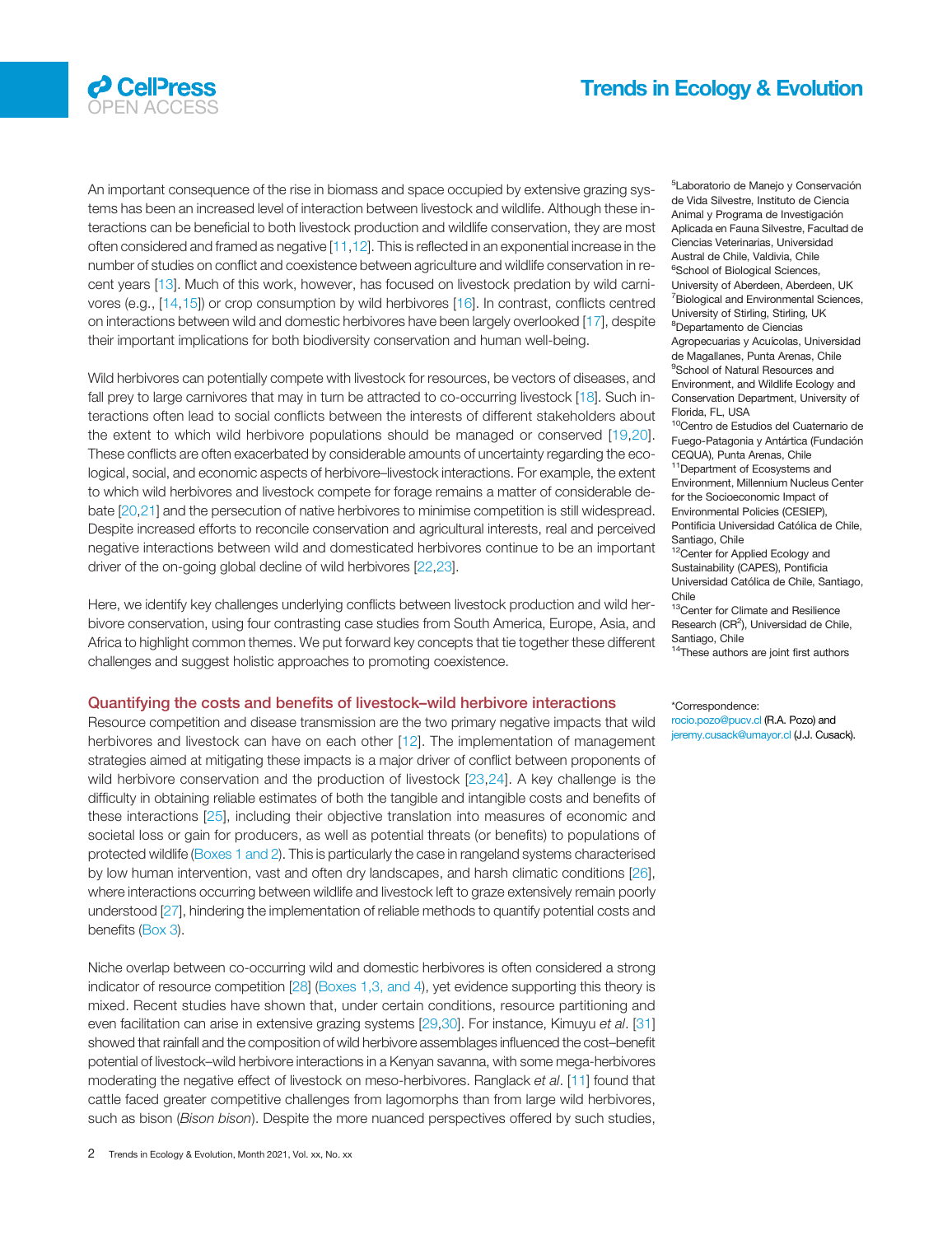

#### <span id="page-2-0"></span>Box 1. Guanaco management and sheep production in the Chilean Patagonia

Sheep (Ovis aries) farming is the primary agricultural livelihood in Patagonia [[83](#page-11-0)], with a historical peak of 2.2 million heads in the 1950s [\[84\]](#page-11-0). The expansion of sheep farming activities into extensive steppe rangelands has led to increased interactions with the guanaco (Lama guanicoe), the largest native herbivore in the area. After experiencing steady declines across the region during the second half of the 20th century due to poaching and intense resource competition with domestic herbivores [[85,86](#page-11-0)], guanaco populations have recently shown signs of recovery in Chilean Patagonia [\[87](#page-11-0)]. However, overgrazing combined with increased overlap between sheep farming activities and the distribution of guanacos, has rekindled a social conflict due to different stakeholder views on the potential for competition between the two species and the effectiveness of wildlife management. In particular, local producers are concerned that guanacos reduce forage availability and consume crops grown for sheep [\[33](#page-10-0),[88\]](#page-11-0). Despite high diet similarity and niche overlap, suggesting competition can occur [\[30](#page-10-0)[,84,89](#page-11-0)], there is little evidence indicating that guanacos have a significant impact on sheep farming [\[30,](#page-10-0)[89](#page-11-0)]. In 2000, the Chilean government authorised the implementation of a guanaco commercial harvest program that aimed to sustainably regulate guanaco population density, as well as contribute with new products for the local economy [\[90\]](#page-11-0). However, lack of consistent population and decision-making data has made it difficult to assess the potential success of the guanaco management plan, both from conflict-resolution and biodiversity perspectives [\[33\]](#page-10-0). In addition, the presence of guanacos is associated with the occurrence of natural predators such as pumas (Puma concolor), which locally are seen as a threat because they predate on sheep [\[91](#page-11-0)]. Overall, this case study demonstrates the value of collecting reliable evidence regarding levels of resource competition and interspecific interactions, lack of which undermines attempts at implementing wildlife control programs and improved husbandry practices [\(Figure 1\)](#page-6-0).

the assumption of costly resource competition between wild and domestic herbivores remains widespread amongst livestock producers and conservationists [\[29](#page-10-0)], prompting these stakeholders to hold negative perceptions of livestock–wild herbivore interactions [[32,33\]](#page-10-0).

Wild herbivores and livestock may also exchange parasites and pathogens, which may represent risks for both [\[34](#page-10-0)] (Box 2). This is expected to occur more frequently as a result of rewilding processes linked to farmland abandonment and the natural recolonisation of wild herbivores [[35\]](#page-10-0). However, due to complex epidemiological processes and interactions among species, quantifying the presence, cost, and impact of disease transmission on livestock productivity in extensive grazing systems remains a considerable challenge [\[36](#page-10-0)]. Although diseases may be transmitted in both directions, the role of wild herbivores as a source of pathogens for livestock is a major concern for producers, often driving the implementation of costly mitigation methods such as vaccination programs and extensive fencing [\[37](#page-10-0)]. As an example, the impact of tick-borne disease transmitted from wild herbivores to livestock could represent the greatest barrier to economic development in East Africa [[34](#page-10-0),[38\]](#page-10-0).

#### Box 2. African buffalo conservation and livestock production in northern Botswana

Foot-and-mouth disease (FMD) is a viral disease that affects cloven-hoofed mammals, including both wild and domestic bovids. Across the African continent, the economic impact of FMD has been estimated at between 1 and 5 billion USD, including both production losses and vaccination costs [[92](#page-11-0)]. The African buffalo (Syncerus caffer), a species listed as Near Threatened by the IUCN Red List, is considered to be the main wild host of the FMD virus [\[93\]](#page-11-0), a status that has prompted intense management of the species in range countries reliant on livestock production for both national and international markets. In Botswana, management has involved the establishment of multiple cordon fences (so called 'buffalo fences') and disease-free zones, as well as costly vaccination programs for the subsidized production of industrialised beef [\[94\]](#page-11-0). Although these measures have significantly reduced the frequency of FMD transmission and outbreaks as a result of buffalo–cattle interactions, they have had a considerable impact on the migratory behaviour of other wild species, such as blue wildebeest (Connochaetes taurinus), red hartebeest (Alcelaphus caama), and zebra (Equus quagga). Furthermore, such measures have failed to address the concerns of local subsistence producers, for which the risk of FMD transmission from buffalo was found to be a significant factor explaining negative attitudes and perceptions of wildlife for 74% of households surveyed in the Okavango delta [\[95](#page-11-0)]. Despite the potential for FMD and its management to affect both wild and domestic herbivores, important knowledge gaps remain, including the frequency and direction of transmission, the host or carrier status of other herbivore species of conservation concern (e.g., the African elephant Loxodonta africana), and the contribution of international herbivore movements to disease dynamics [\[93](#page-11-0)–95]. Such uncertainties highlight the challenges of managing disease transmission between domestic and migratory wild herbivores [\(Figure 1](#page-6-0)).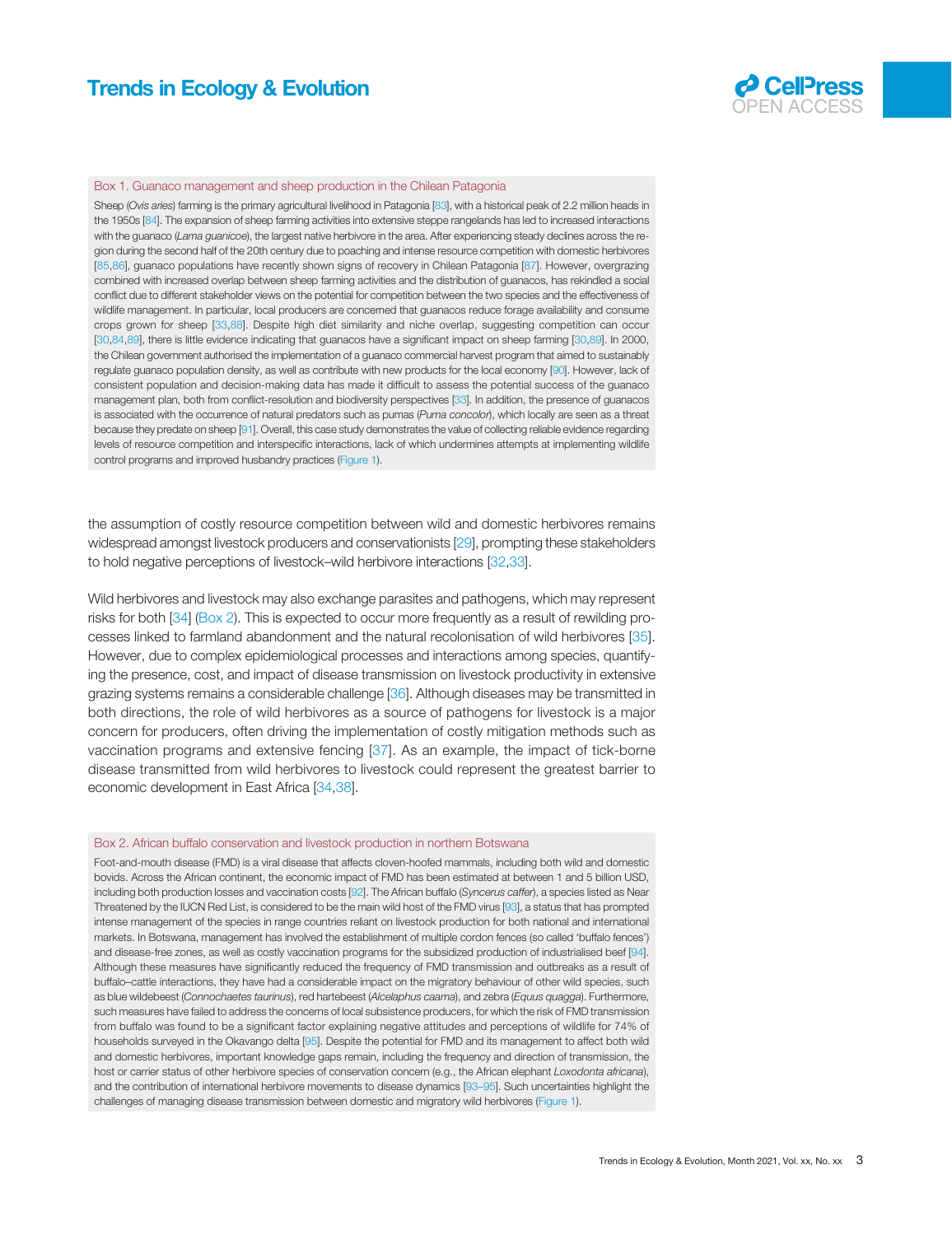<span id="page-3-0"></span>

#### Box 3. Wild herbivore conservation and cashmere goat production in Mongolia

Pastoralism remains the dominant form of land-use in Mongolia today, with half of the country being dependent on livestock production [[96\]](#page-11-0). Mongolian rangelands are also particularly important for the conservation of large herbivores [e.g., Mongolian gazelle (Procapra gutturosa), black tailed gazelle (Gazella subgutturosa), Mongolian saiga antelope (Saiga tatarica mongolica)] as well as for several species of large protected carnivores [e.g., grey wolf (Canis lupus), Eurasian lynx (Lynx lynx), and snow leopards (Panthera uncia)] [\[97](#page-11-0)]. In recent decades, numbers of cashmere-producing goats have undergone a fivefold increase as herders have responded to strong international market demands for cashmere fibre [\[21](#page-10-0)]. Coupled with the impacts of a warming climate, this increase has resulted in overgrazed and degraded pastures that are less able to support both livestock and wildlife [[21,](#page-10-0)[98\]](#page-11-0). In this context, the potential for dietary overlap and competition between wild herbivores and livestock has presented significant challenges for rangeland management [\[99](#page-11-0)]. In addition, there are also concerns for large carnivores, such as wolves and snow leopards, which are at risk from reduced populations of wild prey and are being hunted for potential sporadic predation on livestock [[21](#page-10-0)]. This case study illustrates how economic incentives from global markets can influence the transition from traditional livestock practices to more intensive forms of livestock production, thereby impacting rangeland ecosystems and exacerbating perceptions of resource competition between wild and domestic herbivores. In addition, it highlights the vulnerability of livestock to predation by internationally protected carnivores as a result of decreasing wild prey populations ([Figure 1\)](#page-6-0).

#### The migratory behaviour of wild herbivores

Migration is an essential life history trait for many wild species [\[39](#page-10-0)], yet it can pose unique challenges to the coexistence of wild herbivores and livestock production. These include the need to consider the influence of fenced agricultural land on wildlife movement, the existence of marked spatiotemporal dynamics in wild herbivore–livestock interactions, and the requirement for collaborative management efforts across administrative boundaries ([Boxes 2 and 4](#page-2-0)).

Fencing represents a widely used method of separating the activity of livestock and that of wild herbivores. Extensive fences can be established around protected or agricultural areas in such a way that minimises the risk of resource competition or disease transmission [[37\]](#page-10-0). Yet, fences can impose severe restrictions on the movement of wild herbivores, with important implications for conflicts between livestock production and wild herbivore conservation. These include disruptions to seasonal migrations [[40\]](#page-10-0), depletion of overgrazed local resources, and unintended increases of negative interactions with herbivores along alternative migratory pathways [[41\]](#page-10-0). Whilst allowing fencing for livestock to proceed unregulated across migration paths would be contrary to the interests of conservation, preventing it from occurring may also be problematic

#### Box 4. Goose conservation and livestock production on Islay, Scotland

Between October and March, the Scottish island of Islay is home to over 50% of the global population of Greenland barnacle geese (a distinct flyway population of Branta leucopsis) [\[100](#page-11-0)], a number that has repeatedly exceeded 40 000 individuals in recent years [[101,102](#page-11-0)]. Although, the species is currently listed as Least Concern by the International Union for Conservation of Nature (IUCN), it was legally protected under the 1979 EU Bird's Directive, and remains so, with only very limited culling permitted under certain conditions. The number of geese that winter on Islay is positively correlated with the availability of improved grassland specifically grown to feed livestock on the island, but also warming temperatures on breeding grounds in Greenland and hunting intensity on staging grounds in Iceland [\[101\]](#page-11-0). Geese damage improved grass through trampling and feeding, with large flocks often sighted on pastures during winter months. Overall, it has been estimated that the cost of damage caused to agriculture (including livestock production) on Islay stands at approximately £1.6 million per year [\[101,103](#page-11-0)]. One of the most contentious measures used to mitigate damage caused by geese was the adoption in 2000 of a culling programme, which, since 2014, has specifically aimed to decrease damage to pastures for livestock by 25–35% [\[103\]](#page-11-0). In spite of the existence of specific derogation options aimed at reducing agricultural damage, this cull is considered as unlawful by conservation organisations, who decry a lack of reliable assessments relating damage levels to goose abundance and behaviour. There is also little evidence regarding the relationship between the number of geese and livestock productivity, despite decreasing numbers of sheep on the island and the existence of strong negative perceptions of geese by farmers [[101,103](#page-11-0)]. This case study highlights how access to evidence-based solutions to measure wild herbivore damage and the level of competition with livestock production could decrease conflicts between conservation and agricultural activities. In addition, there remains a crucial need for trans-boundary and flyway-based monitoring and management of hunting quotas, as legal hunting of Greenland barnacle geese in Iceland could interact with the cull implemented on Islay to influence the intensity of conflict through changes in goose population size [\(Figure 1\)](#page-6-0).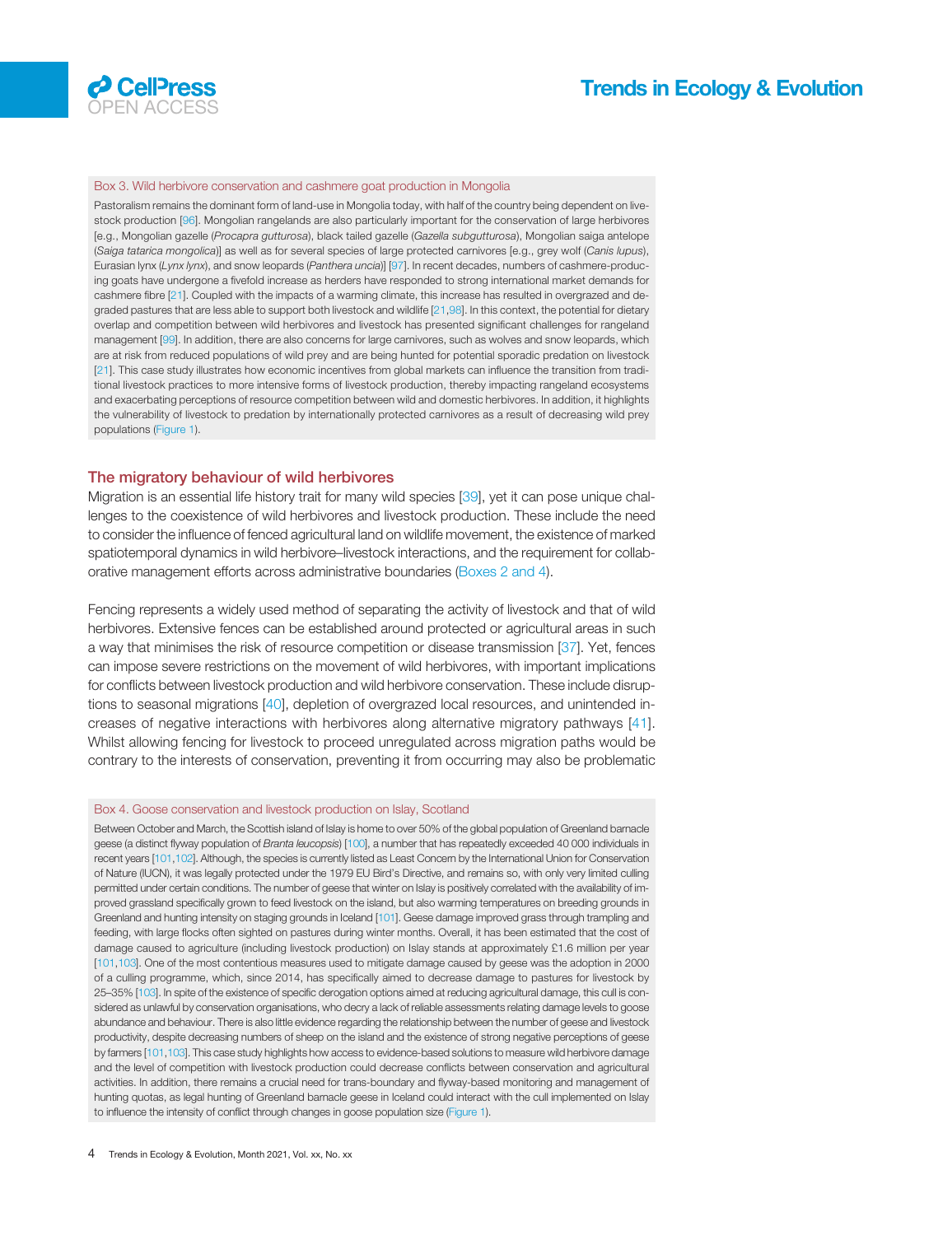

from the point of view of livestock producers, thus highlighting the need for compromise and evidence-based spatial planning. Although permeable and semi-permeable fences have been suggested as alternative solutions [\[42\]](#page-10-0), these approaches do not solve the potential for resource competition to occur with livestock along wildlife migratory routes. Such competition may occur repeatedly during the year and at unpredictable intensities depending on the species, movement patterns, number of individuals, and weather conditions [\[43\]](#page-10-0).

The migratory behaviour of wild herbivores can result in an increased risk of competition with livestock at specific stages of migration where access to resources is required to build up energy re-serves [\[44](#page-10-0)] [\(Box 4](#page-3-0)). This is the case in rangelands characterised by strong resource gradients, which not only drive the migration patterns of wild species, but also lead to spatial aggregation of wild and domestic herbivores at certain times of the year [[45\]](#page-10-0). These aggregations can also be caused by the seasonal movement of livestock to resource-rich areas used by wild herbivores, such as high-altitude meadows or riparian areas ([Boxes 2 and 4](#page-2-0)). Whilst such scenarios often lead to overgrazing and increased competition for limited resources, it is also important to recognise that traditional pastoralist practices that synchronise livestock movement along pasture gradients have been found to play a key role in strengthening the resilience of rangeland ecosystems [[46](#page-10-0)]. Thus, although wild herbivore migration and movement patterns have been well studied [[47,48](#page-10-0)], a better understanding for their interaction with the spatiotemporal patterns of resource use by domestic herbivores is needed. This is particularly important in the case of conflicts involving herbivores that migrate across multiple administrative boundaries [\[49](#page-10-0)]. Here, the difficulty lies in coordinating management efforts across socio-political realities that may differ in their legal obligations towards conservation and agriculture [\[50](#page-10-0)].

#### Traditional livestock husbandry practices in a changing world

Effective and evidence-based husbandry practices play a key role in minimising the impacts that co-occurring wildlife and livestock species might have on each other [\[19](#page-10-0)]. For example, the use of enclosure systems or the training of livestock-guarding dogs have played a significant role in reducing livestock predation by wild carnivores [\[51](#page-10-0)]. In comparison, research that synthesises the effectiveness of both modern and traditional husbandry practices in mitigating conflicts between wild and domestic herbivores remains scarce [\[52](#page-10-0)].

Many extensive livestock production systems rely on traditional husbandry practices ([Boxes 1 and 3](#page-2-0)). While there is ample evidence that these practices can be beneficial to both food production and biodiversity conservation [\[53,54](#page-10-0)] they are vulnerable to deregulation by political and market forces seeking to increase production to satisfy growing national and international demands for livestock products [\[10](#page-10-0)]. The resulting tendency for unregulated grazing has had major impacts on natural ecosystems, leading to a greater risk of wild and domestic herbivores competing for limited forage [[54,55\]](#page-10-0). This problem is exacerbated in protected areas that are located close to, or even encompass, traditional livestock grazing grounds. In these areas, conflicts can arise when livestock are effectively prevented from accessing valuable pastures, or when poor management results in unregulated use of the protected area by livestock [\[56](#page-10-0)]. Whilst the former extreme may be perceived negatively by livestock producers, the latter is problematic to conservation, highlighting the need for approaches that balance traditional uses and modern conservation objectives.

The importance of valuing, integrating, and, when necessary, complementing traditional agricultural practices has been recognised as key to achieving international biodiversity targets [[4](#page-9-0)[,53](#page-10-0),[54\]](#page-10-0). This could be done, for example, by using the results of experimental work to inform and complement existing husbandry practices with the aim of making them both sustainable and culturally acceptable. For example, Riginos et al. [[19](#page-10-0)] highlighted both positive and negative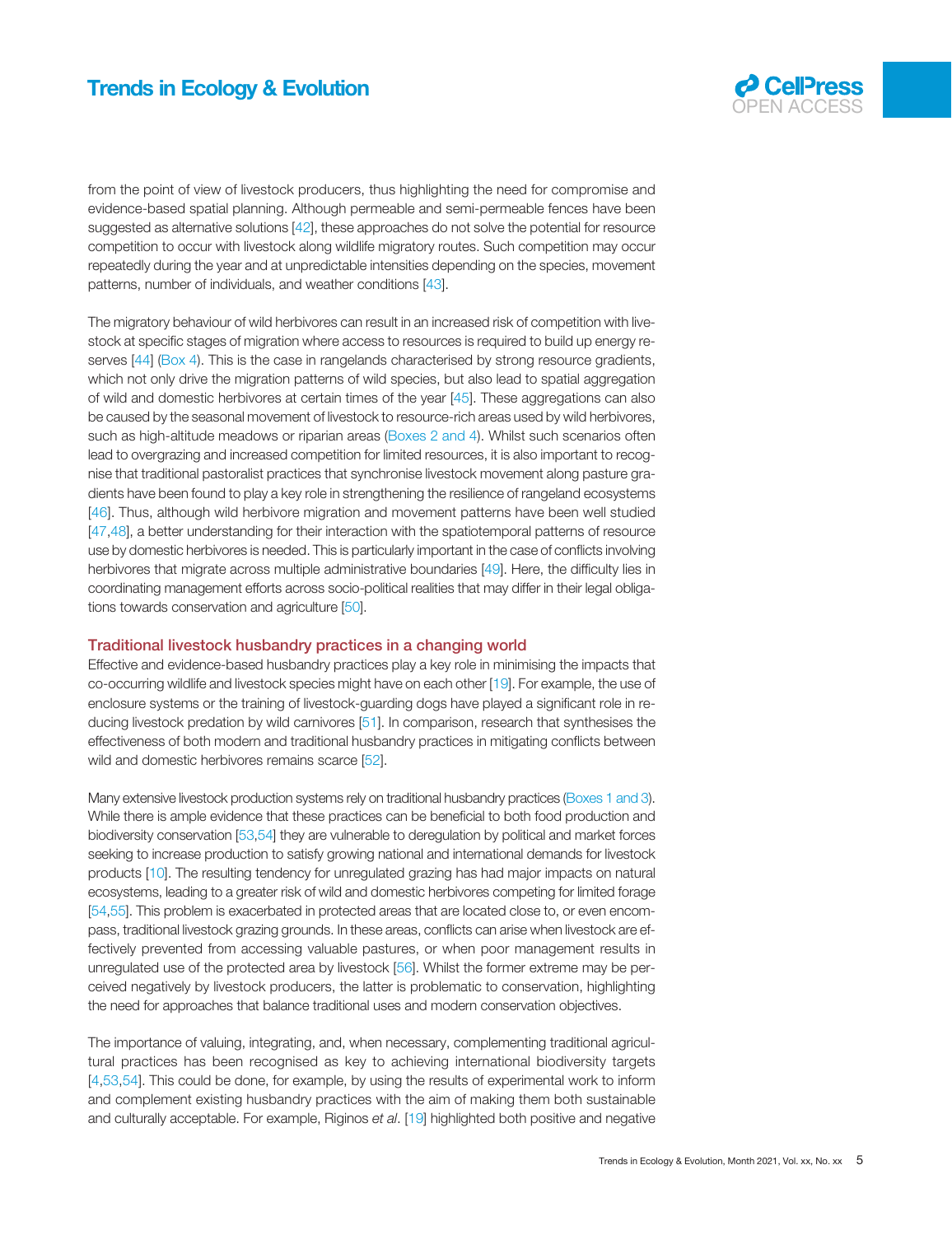



contributions of traditional pastoralist practices to biodiversity by analysing data from a long-term enclosure experiment, in particular showing that interspecific competition could be minimised by increasing habitat heterogeneity and by implementing mobile fencing systems that provide wildlife hotspots and restore grass for wild and domestic herbivores. Yet, such an approach relies on a two-way transfer of knowledge between science and local producers, which in practice is often lacking [\[54,57](#page-10-0)]. This is likely due to restricted access to scientific and evidence-based information that could be used to promote coexistence of livestock production and wild herbivore conservation. At the same time, even when such information is available, reluctance to change management practices to accommodate conservation interests can result from strong cultural traditions and the desire to maintain competitiveness in a modern market economy [\[58\]](#page-10-0) [\(Box 2\)](#page-2-0).

#### Livestock production within complex trophic networks

Interactions between wild and domestic herbivores occur within a trophic network in which species have the potential to affect each other directly and indirectly. Generally, wild herbivores are the natural prey of carnivore species, which may negatively affect co-occurring livestock ([Box 3\)](#page-3-0). Although the impacts of predation on livestock by carnivores is a well-documented conflict in conservation [\[15](#page-10-0),[51\]](#page-10-0), the extent to which the occurrence of these impacts is mediated by wild herbivore prey remains unknown. Nelson et al. [[59\]](#page-10-0) put forward two mechanisms to describe this interaction. The prey tracking hypothesis states that carnivores are attracted to their wild prey but kill livestock as a by-product where both types of herbivore co-occur [[59\]](#page-10-0). In contrast, the prey scarcity hypothesis proposes that carnivores switch to hunt livestock when wild prey are scarce [[60\]](#page-10-0). Both hypotheses suggest a complex link between native predators, livestock, and wild herbivores, which has been overlooked in the livestock–wild herbivore conflict literature.

In parallel, predation by large carnivores can reduce populations of wild herbivores, controlling the risk of disease transmission and allowing vegetation growth that will benefit livestock [[53](#page-10-0),[60\]](#page-10-0). The persecution of large carnivores for their real and perceived impacts on livestock production may inadvertently promote negative interactions between wild and domestic herbivores. Such predator– prey dynamics vary across study areas and are expected to influence social conflicts between proponents of wildlife conservation and livestock production.

#### Future steps towards coexistence

The occurrence of conflicts between the interests of livestock production and wild herbivore conservation is likely to increase in the future, due to the rising demand for livestock-derived products and the implementation of actions aimed at promoting the recovery of wild spaces and associated species beyond protected areas [\[25\]](#page-10-0). In this context, our review highlights major gaps in our understanding and ability to mitigate current and future conflicts. In particular, we emphasise that:

- (1) the costs and benefits from livestock–wild herbivore interactions are difficult to evaluate, hindering the development and application of cost-effective mitigation;
- (2) the large-scale movement of wild and domestic herbivores can influence the spatiotemporal patterns of interactions;
- (3) there is a disconnect between the development of sustainable livestock husbandry practices and current scientific knowledge;
- (4) livestock–wild herbivore conflicts occur within complex networks of interacting species, an understanding of which requires multi-species approaches.

As illustrated by our case studies, these challenges often co-occur across different socioecological contexts, although their relative importance may vary [\(Figure 1\)](#page-6-0). Addressing these challenges will thus require the application of holistic, socio-ecological approaches able to identify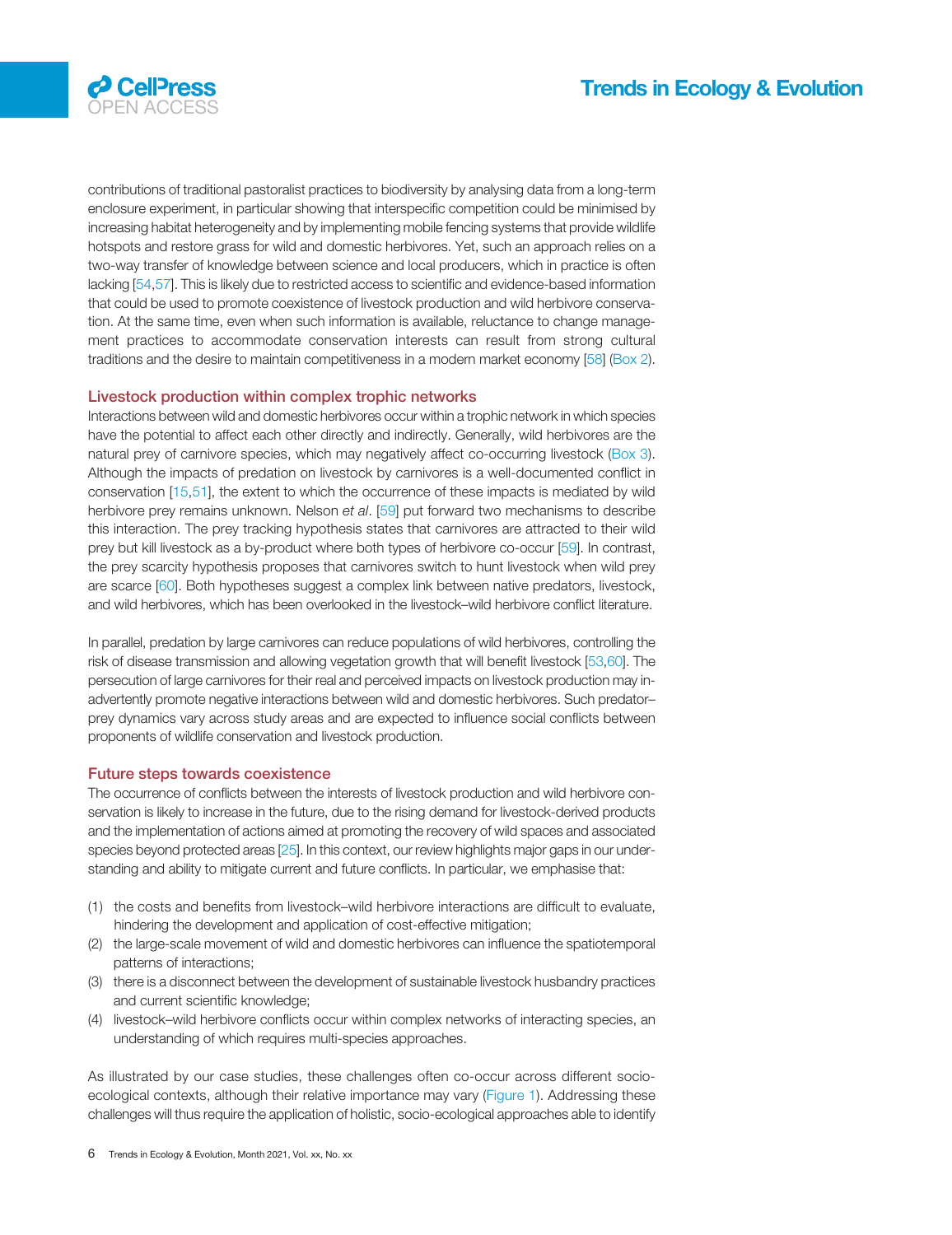

<span id="page-6-0"></span>

**Trends in Ecology & Evolution**

Figure 1. Relative importance of all challenges presented in this study for each of four case studies: guanaco (Lama guanicoe) conservation and sheep production in the Chilean Patagonia ([Box 1\)](#page-2-0); Greenland barnacle goose (Branta leucopsis) conservation and livestock production in Scotland ([Box 4\)](#page-3-0); wild herbivore conservation and the production of cashmere goats in Mongolia ([Box 3\)](#page-3-0); and African buffalo (Syncerus caffer) conservation and livestock production in northern Botswana [\(Box 2\)](#page-2-0). Dark grey, light grey, and ivory white colours represent qualitatively assessed high, medium, and low relative importance, respectively. Illustrations by ©Pen&Paper [\(https://en.penandpaper-sci.com/\)](https://en.penandpaper-sci.com/).

different drivers and provide cost-effective pathways leading to sustainable solutions. We highlight three key components that need to be incorporated into future socio-ecological approaches aimed at fostering coexistence.

#### Co-design of cost–benefit monitoring and impact evaluation programs

Uncertainty relating to the costs and benefits associated with the interaction between domestic and wild herbivores is a major barrier to effective mitigation of conservation conflicts. While recent technical advances can contribute towards reducing this uncertainty, for example, by enabling close monitoring and quantification of livestock productivity [[38\]](#page-10-0) or reliable assessment of dietary niche overlap [[61\]](#page-11-0), the use of sophisticated approaches are often not available to, nor a priority for, most livestock producers. In many cases, it will also be necessary to look beyond traditional ecological and economic indicators of loss and gain, to acknowledging the intangible costs and benefits resulting from the interaction between livestock and wild herbivores [\[25\]](#page-10-0).

Most importantly, approaches aimed at reducing uncertainty relating to the costs and benefits of livestock–wild herbivore interactions must integrate knowledge from a diverse range of stakeholders. Costs and benefits may not only be perceived differently by different stakeholders, but also accrue in different ways depending on the interests at stake. Costs may be particularly significant to producers or subsidizing bodies, whilst proponents of wild herbivore conservation may be more sensitive to benefits. Moreover, quantification of costs and benefits is typically derived from scientific research, with little involvement of livestock producers or pastoralist communities [[18\]](#page-10-0). Recent studies have shown that this lack of involvement can create a disconnect between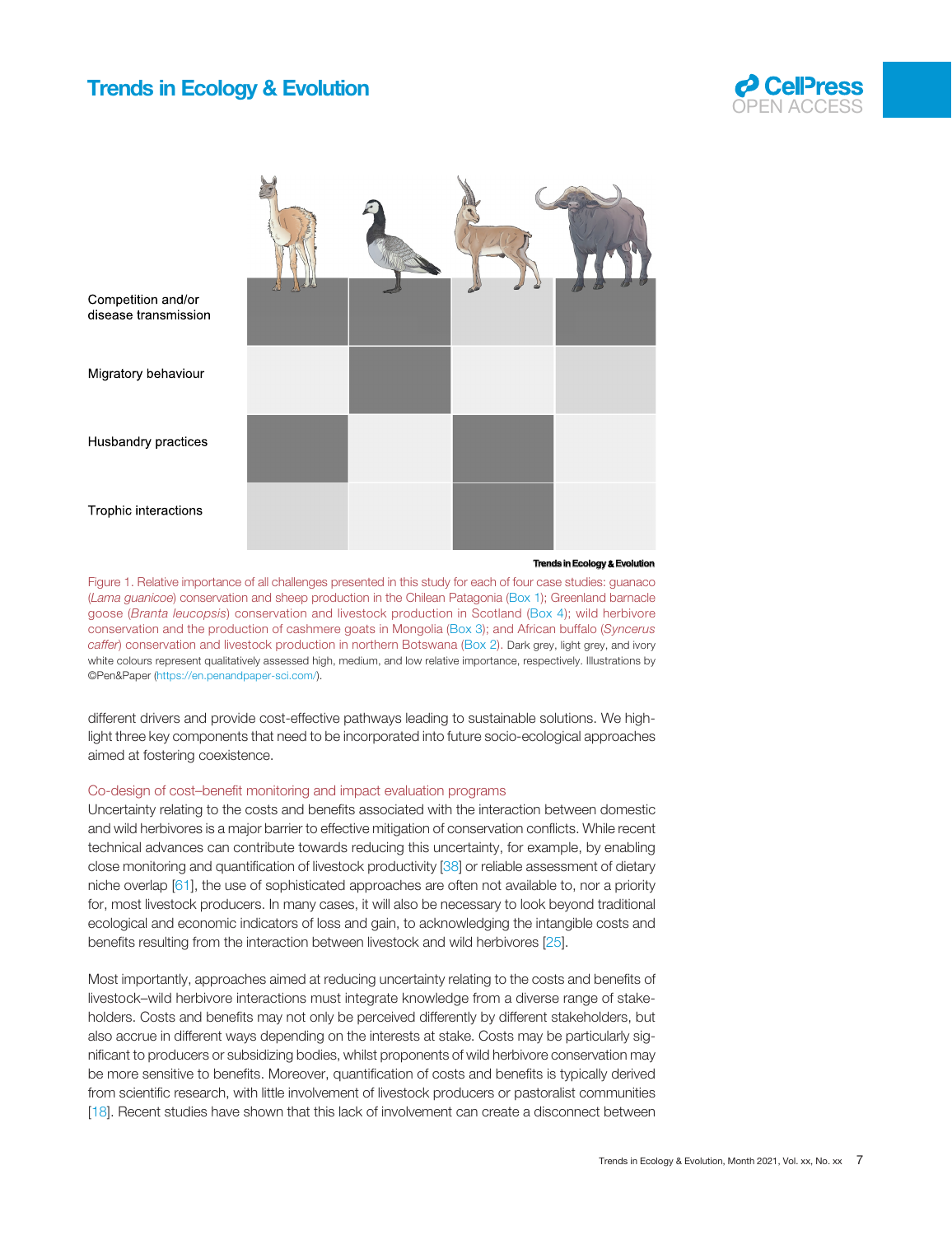

research-based knowledge and stakeholder perceptions, which has consequences for the targeting and effectiveness of mitigation strategies [[11,](#page-10-0)[62\]](#page-11-0), but also leads to the misuse or rejection of relevant knowledge by different groups [\[63\]](#page-11-0).

Engaging livestock producers and conservation practitioners in the co-generation of knowledge relating to livestock–wild herbivore interactions [\[64](#page-11-0)] could help address some of the challenges highlighted in this review [[65](#page-11-0)]. In particular, co-participation in monitoring and knowledge exchange could ensure better alignment of real and perceived impacts of wild herbivores on livestock production, thereby minimising uncertainty and distrust between stakeholders [[66\]](#page-11-0). Integrating scientific research on wildlife migration and local knowledge regarding pasture availability at different times of the year could help identify 'hotspots' of potential costs and benefits between wild and domesticated herbivores, thereby helping to design effective monitoring programs. Molnár et al. [\[67](#page-11-0)] recently showed that traditional herd management practices in central Europe resulted in significant conservation benefits, including avoidance of overgrazing and removal of invasive plant species. They advocate that stronger links between the scientific and traditional herding communities could enable better monitoring of the costs and benefits of rangeland use by both livestock and wild herbivores.

#### Co-management through active knowledge transfer and sharing

Co-management goes beyond the co-generation of knowledge by actively engaging stakeholders in decisions relating to how a conflict should be managed [[68,69\]](#page-11-0). This process is particularly reliant on the active transfer and sharing of knowledge amongst stakeholders, lack of which is often a strong driver of conflicts [[70,71\]](#page-11-0). We argue that active knowledge transfer is key to the development and strengthening of cooperative relationships amongst stakeholder groups.

For conflicts centred on wild herbivore–livestock interactions, information transfer and sharing could allow husbandry practices to benefit from relevant scientific results, thus bridging the knowledge-action gap [\[13](#page-10-0)[,71](#page-11-0)]. At the same time, active knowledge sharing could promote the integration of local knowledge and traditional practices in the design of sustainable management strategies [\[34](#page-10-0)]. For example, Ali et al. [\[72](#page-11-0)] recently evaluated socially acceptable conservation strategies for the critically endangered hirola antelope (Beatragus hunteri) among local communities in eastern Kenya, with the aim of informing livestock management and promoting long-term rangeland restoration. More generally, local and indigenous knowledge, as well as traditional methods of managing natural resources have been increasingly recognised as vital to sustainability and conflict management [[73,74\]](#page-11-0). Local knowledge could also be relevant to the characterisation of trophic networks or the identification of multispecies impacts based on the experience of indigenous communities [[4,](#page-9-0)[75,76\]](#page-11-0). Indeed, negative livestock–wild herbivore interactions are rarely attributable to only one species and conflict mitigation stands to gain from consideration of trophic interactions identified by local stakeholders.

Active knowledge transfer and sharing is vital to the co-management of herbivore species whose range or migration patterns span multiple countries [\[77](#page-11-0)]. For example, following the successful implementation of a range-wide management plan for the Svalbard pink-footed goose (Anser brachyrhynchus) in Europe [\[78](#page-11-0)], the African-Eurasian Migratory Waterbird Agreement is currently drawing up a plan for a coordinated Europe-wide management of barnacle goose populations ([Box 4](#page-3-0)). This management plan aims to foster knowledge exchange and dialogue among all stakeholders, including scientists, local producers, local non-governmental organisations, and governmental organisations, to facilitate future decision-making regarding conservation actions and farmland management.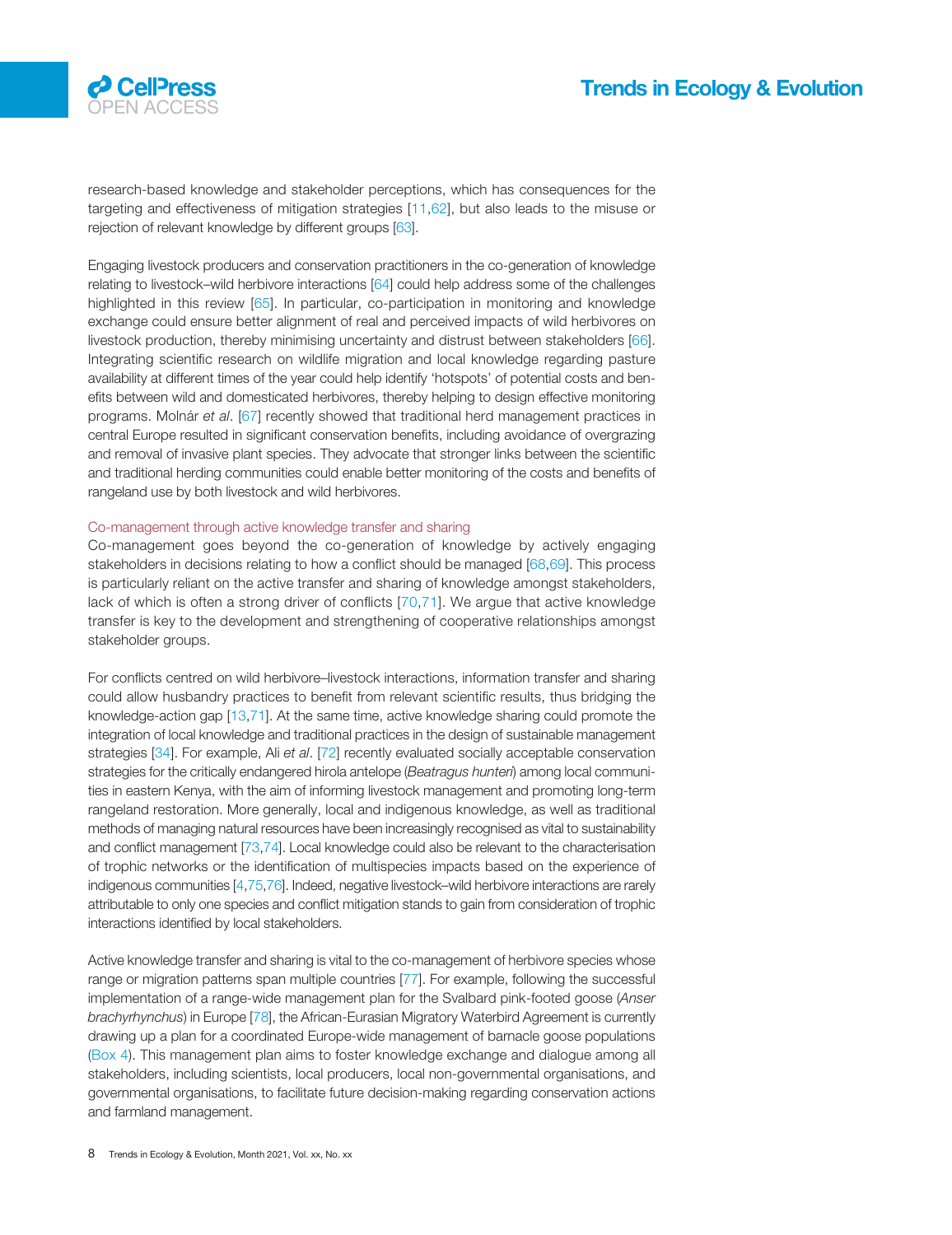

#### Application of holistic socio-ecological frameworks

Conservation conflicts, such as those occurring between livestock production and wild herbivore conservation, pose complex socio-ecological challenges requiring interdisciplinary solutions [\[70\]](#page-11-0). In recent years, a number of socio-ecological frameworks have been developed to support the management and conservation of biodiversity in the presence of divergent stakeholder objectives. Such frameworks have, however, rarely been applied to manage conflicts between the interests of wild herbivore conservation and livestock production. In Figure 2, we demonstrate how the challenges and issues described in this review could be mapped onto two of these frameworks: the socio-ecological framework for ecosystem disservices and services (SEEDS) [\[62](#page-11-0)] and management strategy evaluation (MSE) [\[79\]](#page-11-0). The former is a conceptual framework that enables integration of competing perspectives on wildlife management under different socio-ecological contexts. SEEDS recognises the need to explicitly acknowledge the costs (i.e., disservices) and benefits (i.e., services) associated with the presence of wildlife, including how these vary across different stakeholder groups. The implementation of the SEEDS is guided through a series of steps that seek to characterise the structure, needs, and interactive processes pertaining to a given socio-ecological system and its different components, with the aim of promoting participation, co-management, and sustainability. This framework would be particularly relevant to wild herbivore–livestock conflicts through its ability to integrate knowledge on costs and benefits across stakeholders.

Modelling approaches can play an important role in testing and predicting socio-ecological responses to different management approaches, which would not otherwise be possible in real life. The MSE framework enables the evaluation of management decisions and goals put forward by a set of stakeholders. For example, Mapstone et al. [[80\]](#page-11-0) successfully used the MSE framework with fisheries to combine stakeholder views on multiple management objectives with community



#### **Trends in Ecology & Evol**

Figure 2. Schematic mapping of the challenges related to mitigating livestock–wild herbivore conflicts onto the socio-ecological framework for ecosystem disservices and services (SEEDS) and management strategy evaluation (MSE).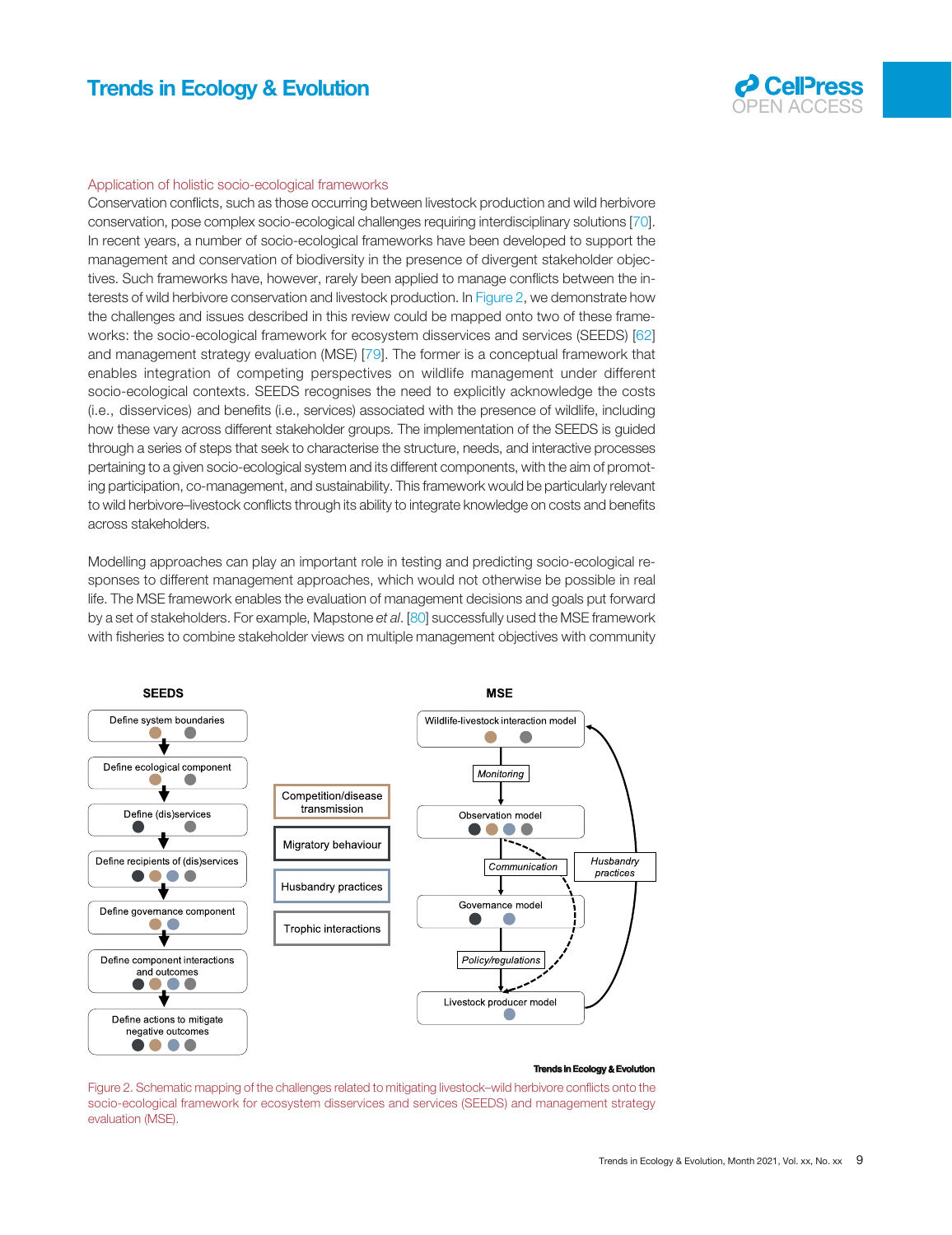<span id="page-9-0"></span>

models of harvested fish populations in search of sustainable management compromises. Duthie et al. [\[81\]](#page-11-0) and Cusack et al. [\[82](#page-11-0)] developed a game-theoretic version of the MSE framework that balances multiple objectives relating to wildlife population targets and agricultural production. Within the context of wild–herbivore livestock conflicts, such an approach could help evaluate the consequences of different wildlife protection and livestock husbandry strategies to reconcile conservation and food production objectives, promoting transparency and compromise among the groups involved.

#### Concluding remarks and future perspectives

In this review, we highlight the importance of addressing conflicts that occur between the interests of livestock production and the conservation of wild herbivores. We identify four key challenges that in our view constitute important barriers to fostering coexistence. In order to tackle these issues, future research should adopt mixed approaches to investigate both the ecological and social aspects of such conflicts (see Outstanding questions). In particular, we argue that closer cooperation and knowledge transfer between scientists, livestock producers, pastoralists, and conservation practitioners is needed to promote co-management and ensure the sustainability of mitigation strategies. Such cooperation could be promoted through grant programs that enable long-term interdisciplinary partnerships, the creation of multi-stakeholder management committees, and incentives to carry out research in multi-use landscapes as opposed to protected areas. From a research perspective, this serves as an excellent motivation to better understand, incorporate, and address the needs of different stakeholders. Not only would this help incorporate multiple stakeholders in processes of co-design, co-implementation, and comanagement, but it would also enable targeted and reliable data to be collected in a way that can objectively characterise the cost and benefits of livestock–wild herbivore interactions. Such inclusive and participatory approaches, supported by state-of-the-art socioecological modelling, will help integrate traditional and scientific knowledge, thus bridging the gap between science and practice.

#### Acknowledgements

R.P. was funded by the ANID ACT19027 Anillo Project from the Pontificia Universidad Católica de Valparaíso (Chile), and by the Newton Fund, Researcher Links Biodiversity Grant from the British Council (UK). J.C. was granted internal funding from the Universidad Mayor (Chile). N.B., R.P., J.C., and J.M. were funded by the European Research Council under the European Union's H2020/ERC grant agreement 679651 (ConFooBio). P.A, J.E.M., J.T., and E.C.I. were funded by the Agencia Española de Cooperación Internacional (A/3895/05, A/9875/07, A/016431/08, A/024945/09), the Centro de Estudios para América Latina UAM-Banco de Santander (CEAL-AL/2015-19), the Servicio Agrícola y Ganadero, Chile (Ref. 446026103) and Comunidad de Madrid (Remedinal TE-CM, P2018/EMT-4338). E.C.I. was funded by a FPU PhD grant from the Spanish Minister of Education (AP2010-0330) and a FONDECYT postdoctoral grant N° 3190160 (CONICYT-Chile). P.C., S.R., and C.M. were funded by the FONDECYT 1171039 grant. C.M. acknowledges CONICYT Becas Chile 72140205 grant.

#### Declaration of interests

No interests are declared.

#### **References**

- 1. Godfray, H.C.J. et al. [\(2010\) Food security: the challenge of](http://refhub.elsevier.com/S0169-5347(21)00147-6/rf0005) 5. [feeding 9 billion people.](http://refhub.elsevier.com/S0169-5347(21)00147-6/rf0005) Science 327, 812–818
- 2. Ceballos, G. et al. [\(2017\) Biological annihilation via the ongoing](http://refhub.elsevier.com/S0169-5347(21)00147-6/rf0010) [sixth mass extinction signaled by vertebrate population losses](http://refhub.elsevier.com/S0169-5347(21)00147-6/rf0010) and declines. [Proc. Natl. Acad. Sci. U. S. A.](http://refhub.elsevier.com/S0169-5347(21)00147-6/rf0010) 114, e6089–e6096
- 3. [Food and Agriculture Organization of the United Nations](http://refhub.elsevier.com/S0169-5347(21)00147-6/rf0015) (2018) [Sustainable Agriculture for Biodiversity, Biodiversity for](http://refhub.elsevier.com/S0169-5347(21)00147-6/rf0015) [Sustainable Agriculture](http://refhub.elsevier.com/S0169-5347(21)00147-6/rf0015), FAO
- 4. Díaz, S. et al. [\(2019\) Pervasive human-driven decline of life on](http://refhub.elsevier.com/S0169-5347(21)00147-6/rf0020) [Earth points to the need for transformative change.](http://refhub.elsevier.com/S0169-5347(21)00147-6/rf0020) Science [366, eaax3100](http://refhub.elsevier.com/S0169-5347(21)00147-6/rf0020)
- 5. Kehoe, L. et al. [\(2015\) Global patterns of agricultural land-use](http://refhub.elsevier.com/S0169-5347(21)00147-6/rf0025) [intensity and vertebrate diversity.](http://refhub.elsevier.com/S0169-5347(21)00147-6/rf0025) Divers. Distrib. 21, [1308](http://refhub.elsevier.com/S0169-5347(21)00147-6/rf0025)–1318
- 6. Shackelford, G.E. et al. [\(2015\) Conservation planning in agri](http://refhub.elsevier.com/S0169-5347(21)00147-6/rf0030)[cultural landscapes: hotspots of con](http://refhub.elsevier.com/S0169-5347(21)00147-6/rf0030)flict between agriculture and nature. [Divers. Distrib.](http://refhub.elsevier.com/S0169-5347(21)00147-6/rf0030) 21, 357–367
- 7. United Nations (2015) [Transforming Our World: The 2030](http://refhub.elsevier.com/S0169-5347(21)00147-6/rf0035) [Agenda for Sustainable Development. General Assembly 70](http://refhub.elsevier.com/S0169-5347(21)00147-6/rf0035) [Session](http://refhub.elsevier.com/S0169-5347(21)00147-6/rf0035), UN
- 8. Foley, J.A. et al. [\(2011\) Solutions for a cultivated planet.](http://refhub.elsevier.com/S0169-5347(21)00147-6/rf0040) Nature [478, 337](http://refhub.elsevier.com/S0169-5347(21)00147-6/rf0040)–342

#### Outstanding questions

To what extent do real and perceived cost-benefits of livestock–wild herbivore interactions differ and what are the drivers of observed differences?

How variable can livestock–wild herbivore interactions be across species' migratory ranges and how does this variation influence conflict intensity?

What characteristics of traditional and contemporary livestock husbandry make them more vulnerable to conflict with wild herbivore conservation?

How does livestock production influence the structure of trophic networks? Can ecological information on wild species interactions be used to inform sustainable husbandry practices?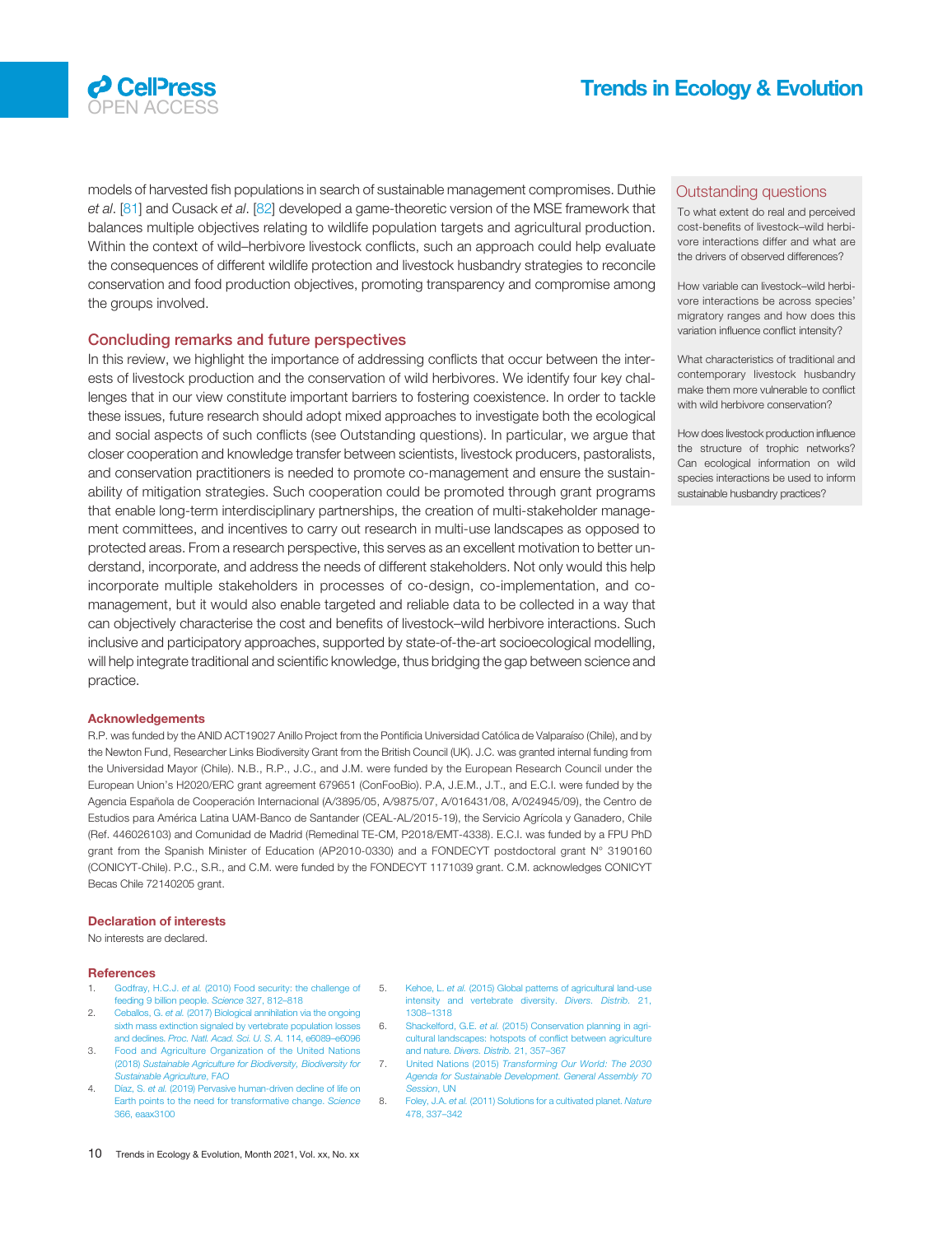# <span id="page-10-0"></span>Trends in Ecology & Evolution **COUPER ACCESS**



- 9. Bar-On, Y.M. et al. [\(2018\) The biomass distribution on Earth.](http://refhub.elsevier.com/S0169-5347(21)00147-6/rf0045) [Proc. Natl. Acad. Sci. U. S. A.](http://refhub.elsevier.com/S0169-5347(21)00147-6/rf0045) 115, 6506–6511
- 10. Godde, C.M. et al. [\(2018\) Grazing systems expansion and in](http://refhub.elsevier.com/S0169-5347(21)00147-6/rf0050)tensifi[cation: drivers, dynamics, and trade-offs.](http://refhub.elsevier.com/S0169-5347(21)00147-6/rf0050) Glob. Food Sec. [16, 93](http://refhub.elsevier.com/S0169-5347(21)00147-6/rf0050)–105
- 11. Ranglack, D.H. et al. [\(2015\) Compettion on the range: science](http://refhub.elsevier.com/S0169-5347(21)00147-6/rf0055) [vs. perception in a bison](http://refhub.elsevier.com/S0169-5347(21)00147-6/rf0055)–cattle conflict in the western USA. [J. Appl. Ecol.](http://refhub.elsevier.com/S0169-5347(21)00147-6/rf0055) 52, 467–474
- 12. [Schieltz, J.M. and Rubenstein, D.I. \(2016\) Evidence based re](http://refhub.elsevier.com/S0169-5347(21)00147-6/rf0060)[view: positive versus negative effects of livestock grazing on](http://refhub.elsevier.com/S0169-5347(21)00147-6/rf0060) [wildlife. What do we really know?](http://refhub.elsevier.com/S0169-5347(21)00147-6/rf0060) Environ. Res. Lett. 11, [113003](http://refhub.elsevier.com/S0169-5347(21)00147-6/rf0060)
- 13. [Nyhus, P.J. \(2016\) Human](http://refhub.elsevier.com/S0169-5347(21)00147-6/rf0065)–wildlife conflict and coexistence. [Annu. Rev. Environ. Resour.](http://refhub.elsevier.com/S0169-5347(21)00147-6/rf0065) 41, 143–171
- 14. Van Eeden, L.M. et al. [\(2018\) Managing con](http://refhub.elsevier.com/S0169-5347(21)00147-6/rf0070)flict between large arnivores and livestock. Conserv. Biol. 32, 26-34
- 15. Redpath, S.M. et al. (2017) Don'[t forget to look down](http://refhub.elsevier.com/S0169-5347(21)00147-6/rf0075)-collabo[rative approaches to predator conservation.](http://refhub.elsevier.com/S0169-5347(21)00147-6/rf0075) Biol. Rev. 92, [2157](http://refhub.elsevier.com/S0169-5347(21)00147-6/rf0075)–2163
- 16. Gross, E.M. et al. [\(2018\) Seasonality, crop type and crop phe](http://refhub.elsevier.com/S0169-5347(21)00147-6/rf0080)nology infl[uence crop damage by wildlife herbivores in Africa](http://refhub.elsevier.com/S0169-5347(21)00147-6/rf0080) and Asia. [Biodivers. Conserv.](http://refhub.elsevier.com/S0169-5347(21)00147-6/rf0080) 27, 2029–2050
- 17. Torres, D.F. et al. (2018) Confl[icts between humans and terres](http://refhub.elsevier.com/S0169-5347(21)00147-6/rf0085)[trial vertebrates: a global review.](http://refhub.elsevier.com/S0169-5347(21)00147-6/rf0085) Trop. Conserv. Sci. 11, 1–15
- 18. du Toit, J.T. et al. [\(2017\) Managing the livestock](http://refhub.elsevier.com/S0169-5347(21)00147-6/rf0090)–wildlife in[terface on rangelands. In](http://refhub.elsevier.com/S0169-5347(21)00147-6/rf0090) Rangeland Systems (Briske, D. D. et al[., eds\), pp. 395](http://refhub.elsevier.com/S0169-5347(21)00147-6/rf0090)–425, Springer
- 19. Riginos, C. et al. [\(2012\) Lessons on the relationship between](http://refhub.elsevier.com/S0169-5347(21)00147-6/rf0095) [livestock husbandry and biodiversity from the Kenya Long-term](http://refhub.elsevier.com/S0169-5347(21)00147-6/rf0095) [Exclosure Experiment \(KLEE\).](http://refhub.elsevier.com/S0169-5347(21)00147-6/rf0095) Pastoralism 2, 10
- 20. Keesing, F. et al. [\(2018\) Consequences of integrating livestock](http://refhub.elsevier.com/S0169-5347(21)00147-6/rf0100) [and wildlife in an African savanna.](http://refhub.elsevier.com/S0169-5347(21)00147-6/rf0100) Nat. Sustain. 1, 566–573
- 21. Berger, J. et al. [\(2013\) Globalization of the Cashmere market](http://refhub.elsevier.com/S0169-5347(21)00147-6/rf0105) [and the decline of large mammals in Central Asia.](http://refhub.elsevier.com/S0169-5347(21)00147-6/rf0105) Conserv. Biol. [27, 679](http://refhub.elsevier.com/S0169-5347(21)00147-6/rf0105)–689
- 22. [Wrobel, M.L. and Redford, K.H. \(2010\) Introduction: a review of](http://refhub.elsevier.com/S0169-5347(21)00147-6/rf0110) [rangeland conservation issues in an uncertain future. In](http://refhub.elsevier.com/S0169-5347(21)00147-6/rf0110) Wild [Rangelands: Conserving Wildlife While Maintaining Livestock in](http://refhub.elsevier.com/S0169-5347(21)00147-6/rf0110) [Semi-Arid Ecosystems](http://refhub.elsevier.com/S0169-5347(21)00147-6/rf0110) (du Toit, J.T. et al., eds), pp. 1-12, [Wiley-Blackwell](http://refhub.elsevier.com/S0169-5347(21)00147-6/rf0110)
- 23. [du Toit, J.T. \(2011\) Coexisting with cattle.](http://refhub.elsevier.com/S0169-5347(21)00147-6/rf0115) Science 333, [1710](http://refhub.elsevier.com/S0169-5347(21)00147-6/rf0115)–1711
- 24. Ogutu, J.O. et al. [\(2010\) Large herbivore responses to water](http://refhub.elsevier.com/S0169-5347(21)00147-6/rf0120) [and settlements in savannas.](http://refhub.elsevier.com/S0169-5347(21)00147-6/rf0120) Ecol. Monogr. 80, 241–266
- 25. Linnell, J.D.C. et al. [\(2020\) The challenges and opportunities of](http://refhub.elsevier.com/S0169-5347(21)00147-6/rf0125) [coexisting with wild ungulates in the human-dominated land](http://refhub.elsevier.com/S0169-5347(21)00147-6/rf0125)[scapes of Europe](http://refhub.elsevier.com/S0169-5347(21)00147-6/rf0125)'s Anthropocene. Biol. Conserv. 244, [108500](http://refhub.elsevier.com/S0169-5347(21)00147-6/rf0125)
- 26. Alkemade, R. et al. [\(2013\) Assessing the impacts of livestock](http://refhub.elsevier.com/S0169-5347(21)00147-6/rf0130) [production on biodiversity in rangeland ecosystems.](http://refhub.elsevier.com/S0169-5347(21)00147-6/rf0130) Proc. [Natl. Acad. Sci. U. S. A.](http://refhub.elsevier.com/S0169-5347(21)00147-6/rf0130) 110, 20900–20905
- 27. Niamir-Fuller, M. et al. [\(2012\) Co-existence of wildlife and pas](http://refhub.elsevier.com/S0169-5347(21)00147-6/rf0135)[toralism on extensive rangelands: competition or compatibility?](http://refhub.elsevier.com/S0169-5347(21)00147-6/rf0135) [Pastoralism](http://refhub.elsevier.com/S0169-5347(21)00147-6/rf0135) 2, 8
- 28. Augustine, D.J. et al. [\(2010\) Pathways for positive cattle-wildlife](http://refhub.elsevier.com/S0169-5347(21)00147-6/rf0140) nteractions in semi-arid rangelands. Smithson. Contr. Zool. [632, 55](http://refhub.elsevier.com/S0169-5347(21)00147-6/rf0140)–71
- 29. Odadi, W.O. et al. [\(2011\) African wild ungulates compete with](http://refhub.elsevier.com/S0169-5347(21)00147-6/rf0145) [or facilitate cattle depending on season.](http://refhub.elsevier.com/S0169-5347(21)00147-6/rf0145) Science 333, [1753](http://refhub.elsevier.com/S0169-5347(21)00147-6/rf0145)–1755
- 30. Traba, J. et al. [\(2017\) Realised niche changes in a native herbi](http://refhub.elsevier.com/S0169-5347(21)00147-6/rf0150)[vore assemblage associated with the presence of livestock.](http://refhub.elsevier.com/S0169-5347(21)00147-6/rf0150) Oikos [126, 1400](http://refhub.elsevier.com/S0169-5347(21)00147-6/rf0150)–1409
- 31. Kimuyu, D.M. et al. (2017) Infl[uence of cattle on browsing and](http://refhub.elsevier.com/S0169-5347(21)00147-6/rf0155) [grazing wildlife varies with rainfall and presence of](http://refhub.elsevier.com/S0169-5347(21)00147-6/rf0155) [megaherbivores.](http://refhub.elsevier.com/S0169-5347(21)00147-6/rf0155) Ecol. Appl. 27, 786-798
- 32. Eriksson, L. et al. [\(2020\) The public and geese: a con](http://refhub.elsevier.com/S0169-5347(21)00147-6/rf0160)flict on the rise? [Hum. Dimens. Wildl.](http://refhub.elsevier.com/S0169-5347(21)00147-6/rf0160) 25, 421–437
- 33. Hernández, F. et al. [\(2017\) Rancher perspectives of a live](http://refhub.elsevier.com/S0169-5347(21)00147-6/rf0165)stock-wildlife confl[ict in Southern Chile.](http://refhub.elsevier.com/S0169-5347(21)00147-6/rf0165) Rangelands 39, 56-63
- 34. Allan, B.F. et al. [\(2017\) Can integrating wildlife and livestock en](http://refhub.elsevier.com/S0169-5347(21)00147-6/rf0170)[hance ecosystem services in central Kenya?](http://refhub.elsevier.com/S0169-5347(21)00147-6/rf0170) Front. Ecol. Environ. [15, 328](http://refhub.elsevier.com/S0169-5347(21)00147-6/rf0170)–335
- 35. Kock, R. et al. [\(2010\) Health and disease in wild rangelands. In](http://refhub.elsevier.com/S0169-5347(21)00147-6/rf0175) [Wild Rangelands: Conserving Wildlife While Maintaining](http://refhub.elsevier.com/S0169-5347(21)00147-6/rf0175)

[Livestock in Semi-arid Ecosystems](http://refhub.elsevier.com/S0169-5347(21)00147-6/rf0175) (Toit, J. et al., eds), pp. 98–[128, Wiley-Blackwell](http://refhub.elsevier.com/S0169-5347(21)00147-6/rf0175)

- 36. [Mysterud, A. and Rolandsen, C.M. \(2019\) Fencing for wildlife](http://refhub.elsevier.com/S0169-5347(21)00147-6/rf0180) [disease control.](http://refhub.elsevier.com/S0169-5347(21)00147-6/rf0180) J. Appl. Ecol. 56, 519–525
- 37. Candela, M.G. et al. [\(2014\) Pathogens of zoonotic and biolog](http://refhub.elsevier.com/S0169-5347(21)00147-6/rf0185)[ical importance in roe deer \(](http://refhub.elsevier.com/S0169-5347(21)00147-6/rf0185)Capreolus capreolus): seropreva[lence in an agro-system population in France.](http://refhub.elsevier.com/S0169-5347(21)00147-6/rf0185) Res. Vet. Sci. [96, 254](http://refhub.elsevier.com/S0169-5347(21)00147-6/rf0185)–259
- 38. di Virgilio, A. et al. [\(2018\) Multi-dimensional precision livestock](http://refhub.elsevier.com/S0169-5347(21)00147-6/rf0190) [farming: a potential toolbox for sustainable rangeland management.](http://refhub.elsevier.com/S0169-5347(21)00147-6/rf0190) Peer<sub>J</sub> [6, e4867](http://refhub.elsevier.com/S0169-5347(21)00147-6/rf0190)
- 39. Tucker, M.A. et al. [\(2018\) Moving in the Anthropocene: global](http://refhub.elsevier.com/S0169-5347(21)00147-6/rf0195) [reductions in terrestrial mammalian movements.](http://refhub.elsevier.com/S0169-5347(21)00147-6/rf0195) Science 359, [466](http://refhub.elsevier.com/S0169-5347(21)00147-6/rf0195)–469
- 40. Løvschal, M. et al. [\(2017\) Fencing bodes a rapid collapse of the](http://refhub.elsevier.com/S0169-5347(21)00147-6/rf0200) [unique Greater Mara ecosystem.](http://refhub.elsevier.com/S0169-5347(21)00147-6/rf0200) Sci. Rep. 7, 41450
- 41. Jakes, A.F. et al. [\(2018\) A fence runs through it: a call for](http://refhub.elsevier.com/S0169-5347(21)00147-6/rf0205) greater attention to the infl[uence of fences on wildlife and eco](http://refhub.elsevier.com/S0169-5347(21)00147-6/rf0205)systems. [Biol. Conserv.](http://refhub.elsevier.com/S0169-5347(21)00147-6/rf0205) 227, 310–318
- 42. Sawyer, J. et al. [\(2013\) Ten principles for a landscape approach](http://refhub.elsevier.com/S0169-5347(21)00147-6/rf0210) [to reconciling agriculture, conservation, and other competing](http://refhub.elsevier.com/S0169-5347(21)00147-6/rf0210) land uses. [Proc. Natl. Acad. Sci. U. S. A.](http://refhub.elsevier.com/S0169-5347(21)00147-6/rf0210) 110, 8349–8356
- 43. Weise, F.J. et al. [\(2019\) Seasonal selection of key resources by](http://refhub.elsevier.com/S0169-5347(21)00147-6/rf0215) [cattle in a mixed savannah-wetland ecosystem increases the](http://refhub.elsevier.com/S0169-5347(21)00147-6/rf0215) [potential for con](http://refhub.elsevier.com/S0169-5347(21)00147-6/rf0215)flict with lions. Biol. Conserv. 237, 253–266
- 44. Fynn, R.W. et al. [\(2016\) Strategic management of livestock to](http://refhub.elsevier.com/S0169-5347(21)00147-6/rf0220) [improve biodiversity conservation in African savannahs: a con](http://refhub.elsevier.com/S0169-5347(21)00147-6/rf0220)[ceptual basis for wildlife](http://refhub.elsevier.com/S0169-5347(21)00147-6/rf0220)–livestock coexistence. J. Appl. Ecol. [53, 388](http://refhub.elsevier.com/S0169-5347(21)00147-6/rf0220)–397
- 45. Zengeya, F.M. et al. [\(2015\) Spatial overlap between sympatric](http://refhub.elsevier.com/S0169-5347(21)00147-6/rf0225) wild and domestic herbivores links to resource gradients. Be[mote sensing applications.](http://refhub.elsevier.com/S0169-5347(21)00147-6/rf0225) Soc. Environ. 2, 56–65
- 46. Russell, S. et al. [\(2018\) Seasonal interactions of pastoralists and](http://refhub.elsevier.com/S0169-5347(21)00147-6/rf0230) [wildlife in relation to pasture in an African savanna ecosystem.](http://refhub.elsevier.com/S0169-5347(21)00147-6/rf0230) [J. Arid Environ.](http://refhub.elsevier.com/S0169-5347(21)00147-6/rf0230) 154, 70–81
- 47. Bunnefeld, N. et al. [\(2010\) A model-driven approach to quantify](http://refhub.elsevier.com/S0169-5347(21)00147-6/rf0235) [migration patterns: individual, regional and yearly differences.](http://refhub.elsevier.com/S0169-5347(21)00147-6/rf0235) [J. Anim. Ecol.](http://refhub.elsevier.com/S0169-5347(21)00147-6/rf0235) 80, 466–476
- Pozo, R.A. et al. [\(2018\) Elephant space-use is not a good pre](http://refhub.elsevier.com/S0169-5347(21)00147-6/rf0240)[dictor of crop damage.](http://refhub.elsevier.com/S0169-5347(21)00147-6/rf0240) Biol. Conserv. 228, 241–251
- 49. Gordon, I.J. et al. [\(2004\) The management of wild large](http://refhub.elsevier.com/S0169-5347(21)00147-6/rf0245) [herbivores to meet economic, conservation and environmental](http://refhub.elsevier.com/S0169-5347(21)00147-6/rf0245) objectives. [J. Appl. Ecol.](http://refhub.elsevier.com/S0169-5347(21)00147-6/rf0245) 41, 1021–1031
- 50. [Trouwborst, A. \(2019\) Global large herbivore conservation and](http://refhub.elsevier.com/S0169-5347(21)00147-6/rf0250) international law. [Biodivers. Conserv.](http://refhub.elsevier.com/S0169-5347(21)00147-6/rf0250) 28, 3891–3914
- 51. Pooley, S. et al. [\(2016\) An interdisciplinary review of current](http://refhub.elsevier.com/S0169-5347(21)00147-6/rf0255) [and future approaches to improving human](http://refhub.elsevier.com/S0169-5347(21)00147-6/rf0255)–predator relations. [Conserv. Biol.](http://refhub.elsevier.com/S0169-5347(21)00147-6/rf0255) 31, 513–523
- 52. [Gordon, I.J. \(2009\) What is the future for wild, large herbivores](http://refhub.elsevier.com/S0169-5347(21)00147-6/rf0260) in human-modifi[ed agricultural landscapes?](http://refhub.elsevier.com/S0169-5347(21)00147-6/rf0260) Wildl. Biol. 15, 1–9
- Dorresteijn, I. et al. [\(2015\) Socioecological drivers facilitating](http://refhub.elsevier.com/S0169-5347(21)00147-6/rf0265) [biodiversity conservation in traditional farming landscapes.](http://refhub.elsevier.com/S0169-5347(21)00147-6/rf0265) [Ecosyst. Health Sustain.](http://refhub.elsevier.com/S0169-5347(21)00147-6/rf0265) 1, 9
- 54. Öllerer, K. et al. [\(2019\) Beyond the obvious impact of domest](http://refhub.elsevier.com/S0169-5347(21)00147-6/rf0270) [\azic livestock grazing on temperate forest vegetation](http://refhub.elsevier.com/S0169-5347(21)00147-6/rf0270)–a global review. [Biol. Conserv.](http://refhub.elsevier.com/S0169-5347(21)00147-6/rf0270) 237, 209–219
- 55. Gerber, P.J. et al. (2013) [Tackling Climate Change through](http://refhub.elsevier.com/S0169-5347(21)00147-6/rf0275) Livestock – [A Global Assessment of Emissions and Mitigation](http://refhub.elsevier.com/S0169-5347(21)00147-6/rf0275) Opportunities[, Food and Agriculture Organization of the United](http://refhub.elsevier.com/S0169-5347(21)00147-6/rf0275) [Nations \(FAO\)](http://refhub.elsevier.com/S0169-5347(21)00147-6/rf0275)
- 56. Soofi, M. et al. [\(2018\) Livestock grazing in protected areas and](http://refhub.elsevier.com/S0169-5347(21)00147-6/rf0280) [its effects on large mammals in the Hyrcanian forest, Iran.](http://refhub.elsevier.com/S0169-5347(21)00147-6/rf0280) Biol. Conserv. [217, 377](http://refhub.elsevier.com/S0169-5347(21)00147-6/rf0280)–382
- 57. [Knapp, C.N. and Fernandez-Gimenez \(2015\) Knowledge in](http://refhub.elsevier.com/S0169-5347(21)00147-6/rf0285) [practice: documenting rancher local knowledge in northwest](http://refhub.elsevier.com/S0169-5347(21)00147-6/rf0285) Colorado. [Rangel. Ecol. Manag.](http://refhub.elsevier.com/S0169-5347(21)00147-6/rf0285) 62, 500–509
- 58. Michalk, L.D. et al. [\(2018\) Sustainability and future food secu](http://refhub.elsevier.com/S0169-5347(21)00147-6/rf0290)rity—[a global perspective for livestock production.](http://refhub.elsevier.com/S0169-5347(21)00147-6/rf0290) Land [Degrad. Dev.](http://refhub.elsevier.com/S0169-5347(21)00147-6/rf0290) 30, 481–591
- 59. Nelson, A.A. et al. [\(2016\) Native prey distribution and migration](http://refhub.elsevier.com/S0169-5347(21)00147-6/rf0295) mediates wolf (Canis lupus[\) predation on domestic livestock in](http://refhub.elsevier.com/S0169-5347(21)00147-6/rf0295) [the Greater Yellowstone Ecosystem.](http://refhub.elsevier.com/S0169-5347(21)00147-6/rf0295) Can. J. Zool. 94, 291–299
- 60. Valeix, M. et al. [\(2012\) Behavioural adjustments of a large carni](http://refhub.elsevier.com/S0169-5347(21)00147-6/rf0300)[vore to access secondary prey in a human-dominated land](http://refhub.elsevier.com/S0169-5347(21)00147-6/rf0300)scape. [J. Appl. Ecol.](http://refhub.elsevier.com/S0169-5347(21)00147-6/rf0300) 49, 73–81